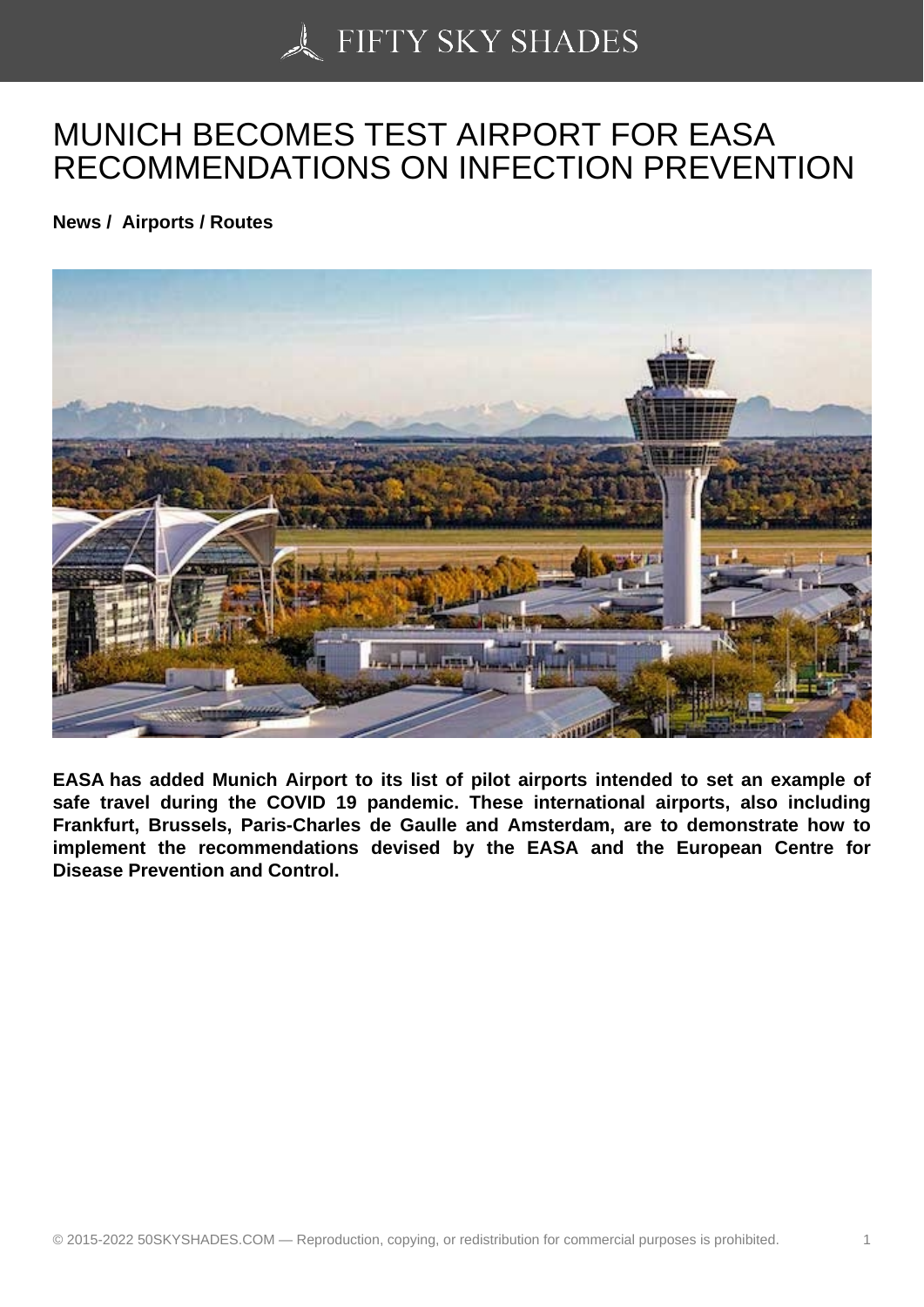

**The EASA is aiming to work toward a goal of the hygiene measures that it has recommended being put into practice as consistently as possible across Europe. These include wearing mandatory face coverings, maintaining social distancing wherever possible and providing hand sanitizer dispensers. Particular attention is also being paid to making the check-in and baggage drop processes as contact-free as possible. All stages of air travel are to be taken into account, starting at the moment passengers enter the airport building, continuing through the check-in, security and customs processes and extending to the time that passengers spend on board the aircraft. Consequently, in addition to the airports, numerous European airlines are involved in the EASA's large-scale test program.**



Munich Airport's participation in the EASA test program fits well with the extensive efforts by Flughafen München GmbH (FMG) to make sure that passengers and employees are safe throughout their time at the airport. Jost Lammers, CEO of FMG and president of European airport